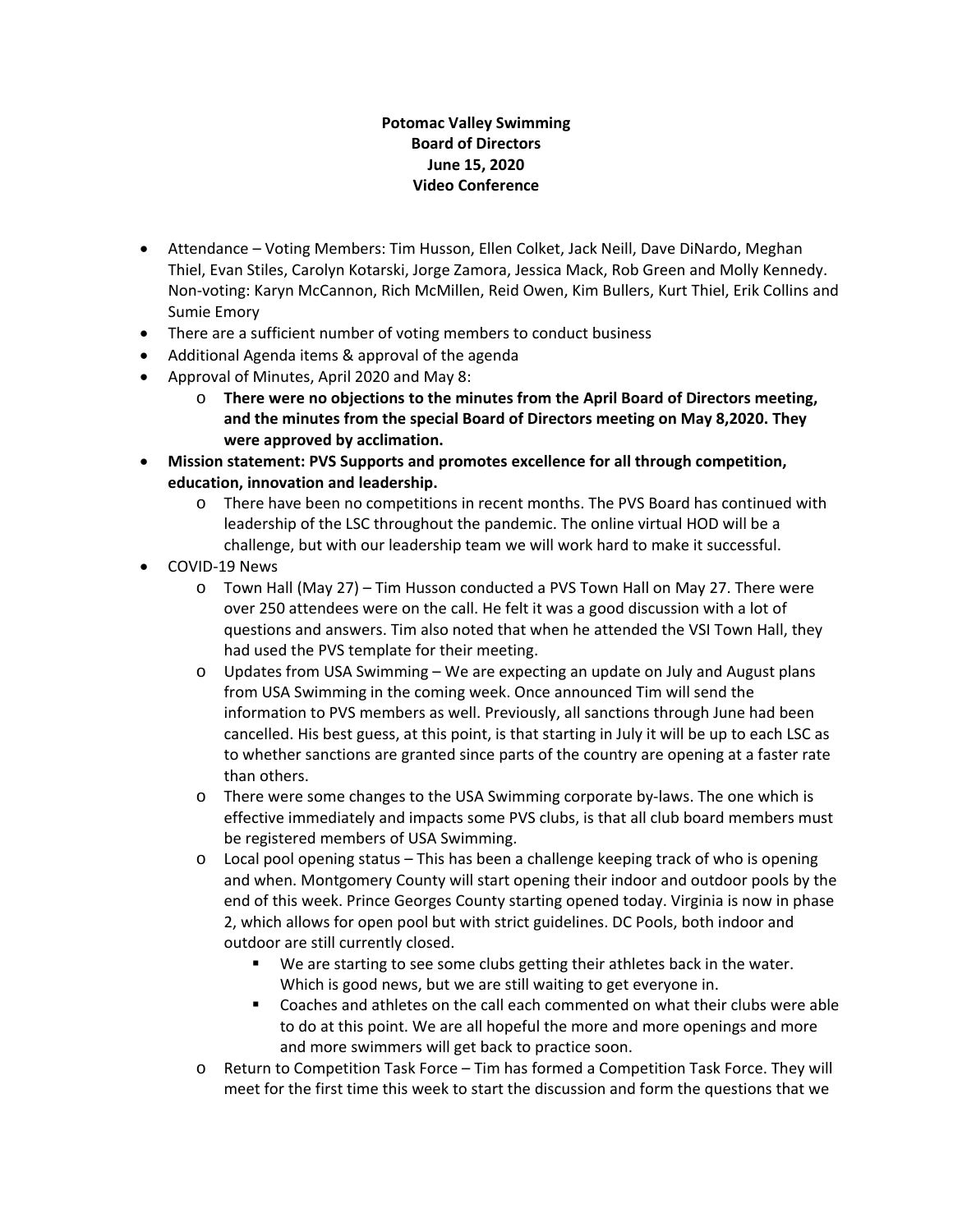need to ask the facilities as to what the protocols will be and we when are able to return to competition.

- USAS is working on a document on "virtual meets" to be distributed soon.
	- Clark Hammond said they are going to do a webinar on the Virtual meets. Only 3 from each LSC will be invited. The webinar will hopefully be recorded for all to see.
- Motions from the Governance Committee Jack Neill addressed the motions.
	- o **Motion to approve the Admin Review Board which will consist of 10 members, elected by the HOD. The committee will consist of coaches, and officials and up to 20% athletes, seconded and approved.** 
		- PVS should have a defined number of members on this board. USA Swimming set for a minimum number of 8. Jack feels we need to be above the minimum if a member becomes unavailable at any given point. It was determined that a 10 member committee was an appropriate number.
	- o **Motion to approve The Governance Committee as a 6-member committee, elected by the HOD with at least 20% of the members being athletes, seconded and approved.**
		- The rational of 6 is so there will be 2 athletes and the goal will be to have one Junior and one Senior athlete each year.
		- Are we electing 3 for a one-year term and 3 for two years, correct? Dave DiNardo believe this is correct and will confirm. The top 3 elected will be the two-year term members and the bottom 3 will be a one year term members.
		- The names of candidates will need to be published no less than 20 days prior to the HOD meeting.
- Motion from the Officials Committee Carolyn and Rich presented (see attached)
	- o **Motion to change the wording in P&P regarding the removal/suspension of a PVS Official as proposed by the Operations Chair and Official's Chair, seconded and approved.**
		- Rich had previously asked a sub-committee to review all certification and "decertification" practices. The subcommittee made the recommendation to change the wording of the policy. The previous policy is written in a way that the initial complaint against an Official would go to the PVS General Chair first. However, the sub-committee felt it should start with the Official's Chair and then goes to the General Chair and Board for final approval of the Official Chairs findings. The GC and Board will still have all the voting power as needed. This change simply allows the Officials Chairs the opportunity to review the complaint first.
- PVS Virtual House of Delegates
	- $\circ$  Tim has proposed the date of Sunday July 26, 1:00 pm there do not seem to be any objections from Board Members.
	- o Voting and elections (slate of candidates) The Governance committee plans to have all candidates by June 25 and will post on the PVS website no later than July 1.
		- The Governance committee has identified a website, Election Buddy, to use for the HOD voting and elections. The Governance Committee and the Administrative Vice Chair will conduct the voting and elections during HOD.
	- o Budget Ellen reported, this is only an estimate, as we do not know what the next year will look like.
		- Over the past few months our PVS income has decreased for the 2019-2020 season, yet several of our expenses have remained the same. We issued refunds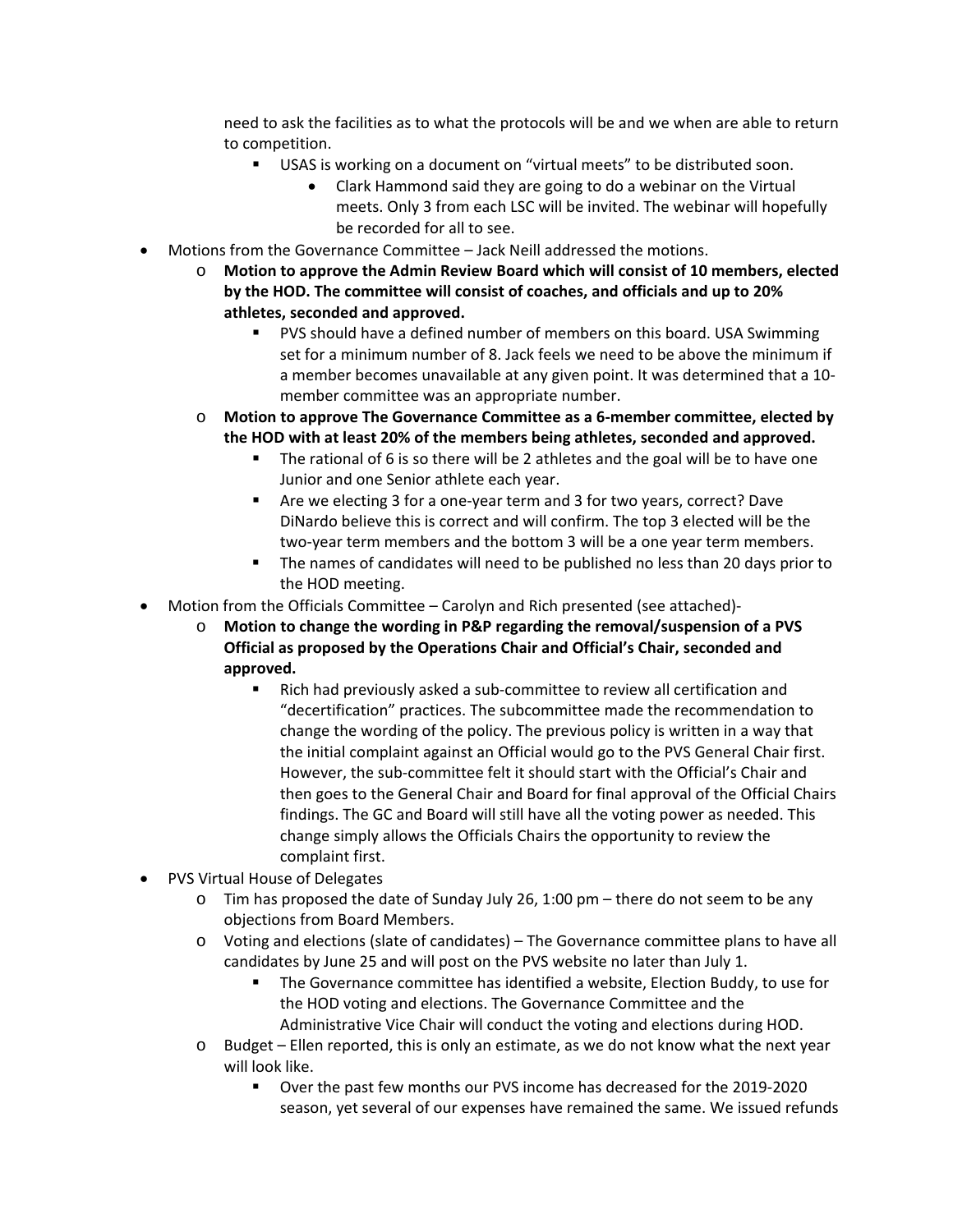to clubs for membership, and provided grant assistance to the 26 clubs who applied. PVS also received PPP funds which are considered grant income and help to offset the potential deficit. We are in the process of completing the loan forgiveness paperwork to demonstrate that the PPP money was expressly used for PVS payroll, as required. We are in compliance with loan forgiveness requirements.

- o Summary Worksheet Ellen reviewed the summary report with the members. Some expenses are fixed. With the net income plus the expenditures and PPP "grant", we have a net income of just under \$20,000.
	- There still could be a few expenses that are not yet reflected.
	- **The general feeling of our current financial status is that we are in good shape** for now and going into the next season.
- o Budget projection for 2020-2021 an estimate
	- Ellen reached out to the major line items holders on the budget to obtain budget requirements.
	- The PVS share of membership fees will remain the same at \$28.
	- USA Swimming's portion of registration will increase \$2 for an amount of \$64.
	- VSI will begin to include a \$2.50 surcharge per athlete for all PVS athletes competing in any meets held within VSI territory. Ellen requested that this billing go through the clubs and not the PVS.
	- Equipment grants will not be in the budget this year.
	- Ellen has asked Kurt Thiel to submit financials related to hosting an Open Water event for inclusion in the budget.
	- **The Athlete Rep indicated that she does not expect there to be any change in** athlete funding needs.
	- Other board members are asked to send any new/updated proposed budget items to her no later than end of day Monday, 22-Jun.
	- Club fines using the same basis as last year.
	- Meet entries for PVS open meets were down about 5000 splashes this season which equates to a reduction in splash revenue of approximately \$25,000.
	- A late invoice payment fee was approved by the PVS Board earlier this year and will be implemented beginning 1-Sep-2020.
	- Given the pandemic, Ellen is working with an assumed 15% reduction in memberships, similar number being used by USA Swimming. She also went with a 15% reduction in meet revenue and club meet fees. Is assuming we will not be doing meets until November (for now).
		- We can look at 10% and 20% all options are shown but feels the middle (15%) is the best option.
	- Athlete's and Official's travel stipends for Olympic Trials will switch to 2021.
	- Premium Memberships is predicted to have about a 1,500 reduction in athletes. Meet revenue is projected to decrease about \$150,000, Club splash fees are projected to be reduced because of about 15-17 fewer meets.
	- Expenses Meet expenses will be reduced by approximately \$100,000. No reductions in pool rentals are predicted, rather, the budget includes a 4% increase in rental fees + an additional 3% for cleaning supplies and requirements.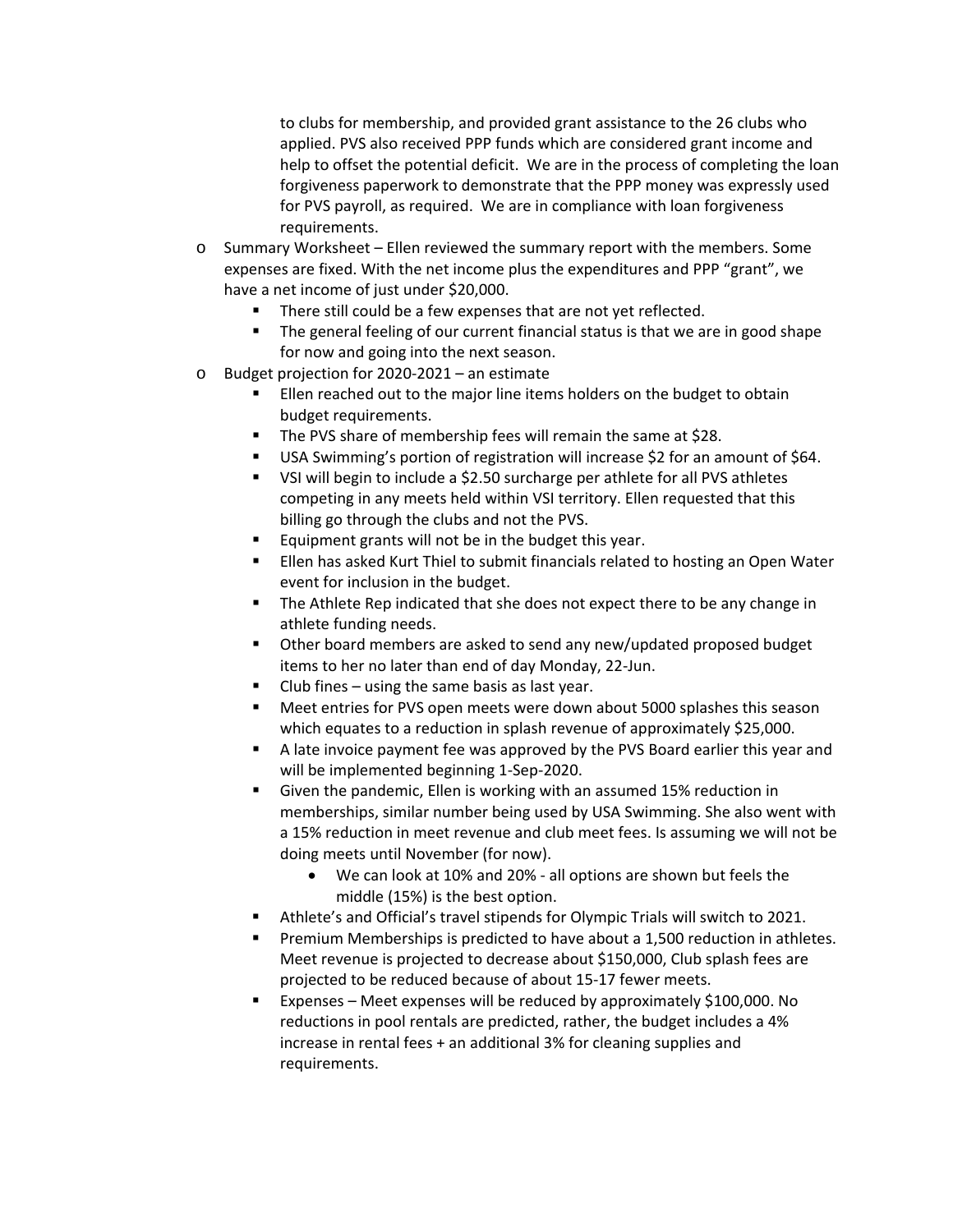- Zones use and estimate of 145 athletes (after talking with Morgon Henderson-Kunz, the Zone Team Manager and Blair following our last zone meet in August 2019).
- Ellen reviewed our Financial Asset Status to show where we stand in the big picture even if we do not have any income over the next year. We are in a good place with our reserves as we look forward. We are being conservative, but look good, as we move into 2021.
- **Motion to approve the proposed budget with the 15 % reduction in membership, meet splashes and no swim "October" and to expect some tweaks, seconded and approved.**
- o Delegates for HOD– Terri and Tim will get a list of delegates and emails. Tim will be able to designate 10 additional at-large delegates and athlete at-large delegates.
- o Jack suggested that in 2021, it would be wise to move the HOD meeting to mid-April. May is the toughest on the athletes (due to academic tests). May is hard on coaches because summer pools are opening and coaches are getting busier. One option would be to schedule a weekend in April, and if we plan ahead, we could make it a "no meet" weekend.
- G Suite Business Software for PVS Tim previously sent out an email regarding the Google suite of software. Due to our non-profit status it is free.
	- o Tim did a brief presentation with all of the benefits of the suite.
	- o Once he finishes the set-up of all the account, we will coordinate a switch of the emails.
- Facility Entry Screening Protocol Ellen did a presentation of a web-app tool that can be used on any handheld device, to provide a check in process for athletes and staff. It is secure (HIPPA and SOC II compliant), and is offered at no charge until September 1st.
	- $\circ$  This is an option for clubs if they are looking for an easy way to document the entry of their athletes and maintain contact tracing. It might not be a universal solution in our area, but could be good for those who are interested.
- Next Meeting Monday, July 20 via Zoom
- Adjournment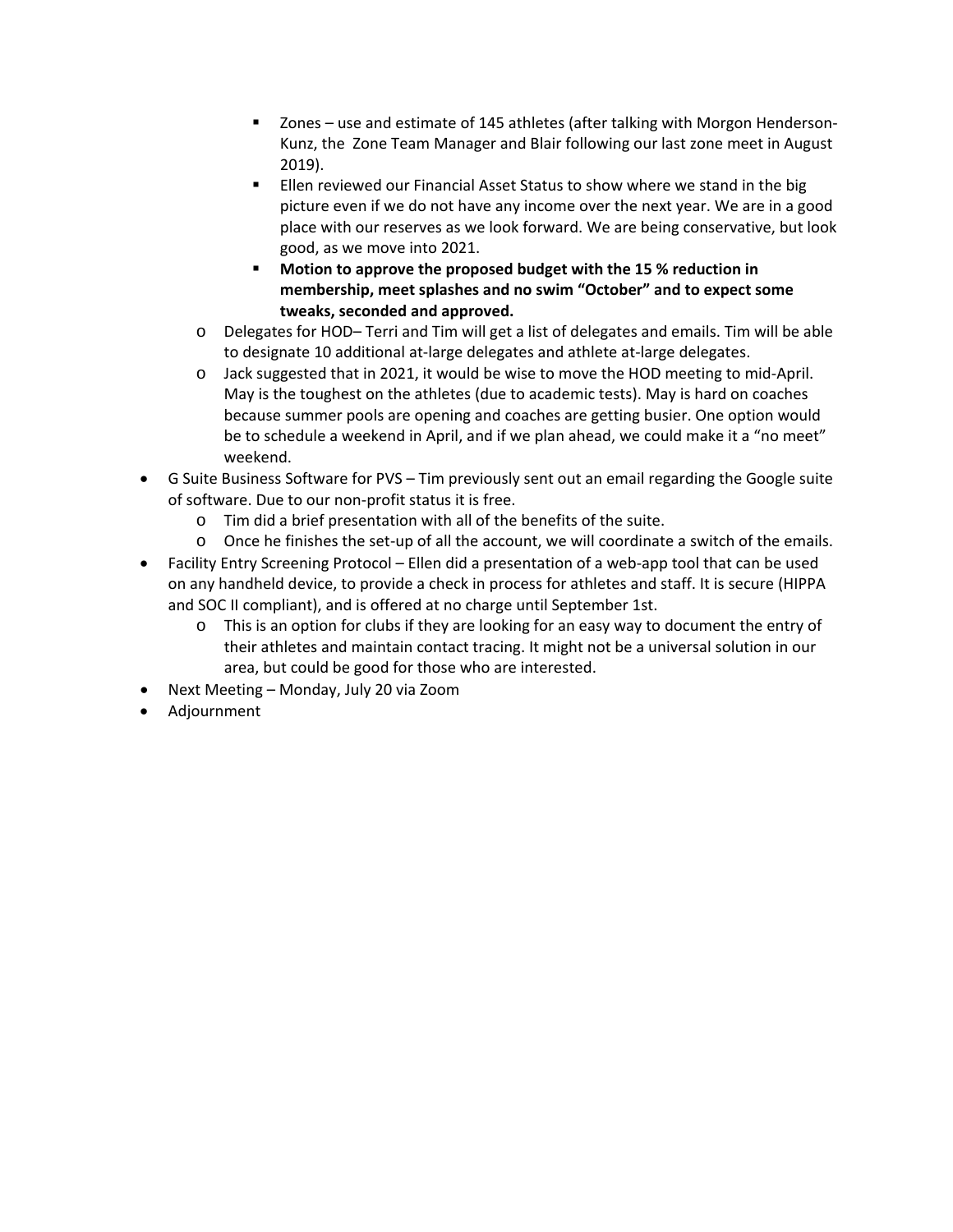### **Administrative Vice Chair Report June, 2020**

#### **Membership – 6/1/2020**

Athletes Premium – 11,385  $Flex - 1232$  Outreach – 21 Total – 12,638 (as per June, 2019 report: 12,716) Non-Athletes Individual – 1228 Life  $-18$ Total – 1246 (as per June, 2019 report: 1294)

#### **Minimum Number of Officials**

17 clubs were notified in mid-May that they failed to meet the requirement for a minimum number of officials. Even though the fine was waived by the Board for this year, it was felt that these clubs needed to be reminded of this requirement, informed that they were in violation, and encouraged to step-up their efforts in recruiting and retaining officials.

#### **2020-21 Pool Rentals**

Pool reservations for the 2020-21 season are still "on hold." Prior to the COVID-19 closing, dates had been sent to Fairfax County Parks Authority and to the St. James. We received confirmation from the St. James for November Open and for January Distance; we have not heard from FCPA. At this time there are too many question marks regarding competition in the coming months.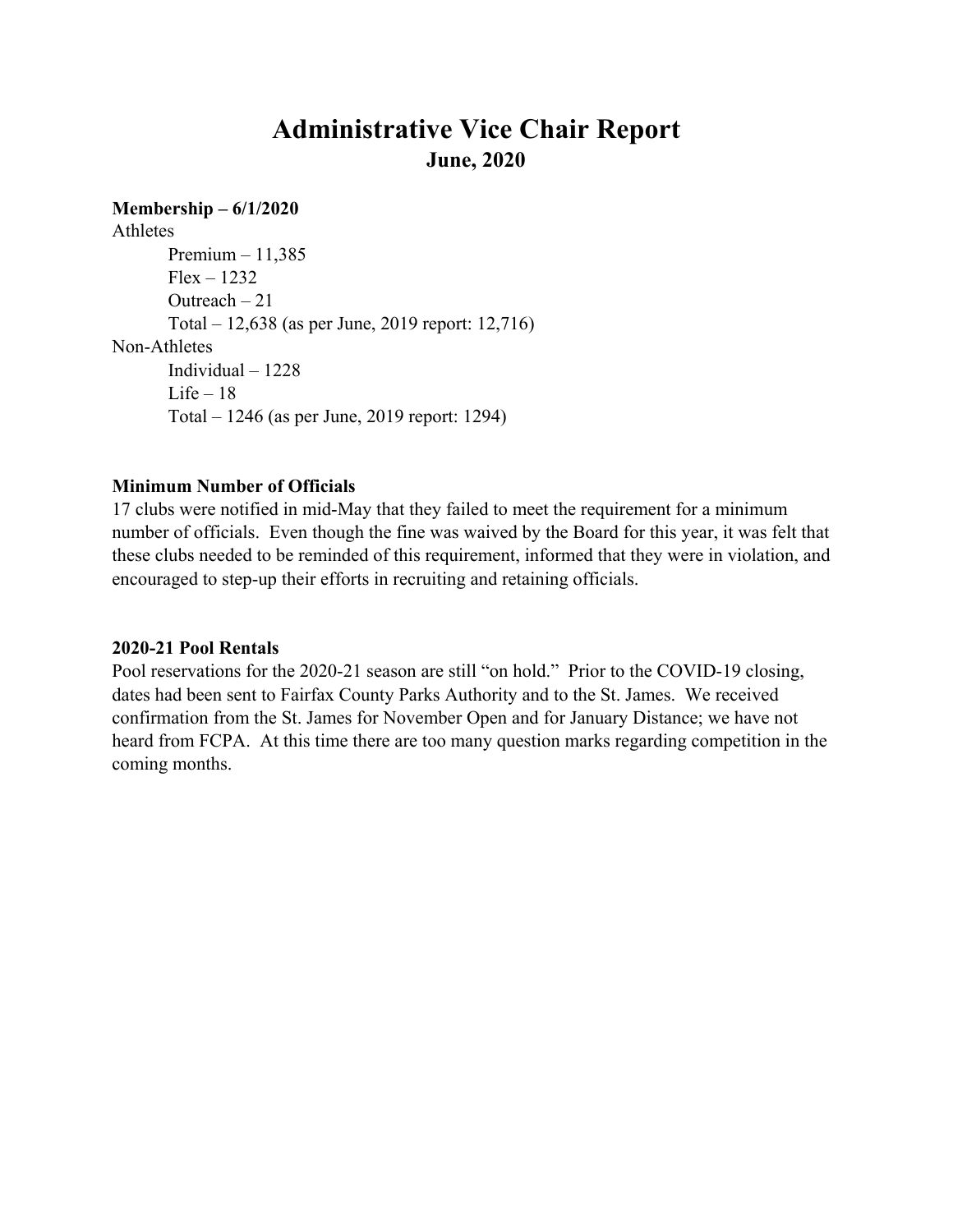Current Language in the PVS P&P (p 52): Suspension or Revocation of Official's Certification

Potomac Valley Swimming may suspend or revoke an official's certification only in accordance with the following procedures:

•A PVS meet director, certified USA Swimming official, USA Swimming member coach, or USA Swimming member athlete must file a written complaint pertaining to a PVS official's performance or ability to perform. The complaint must be based upon the complainant's first-hand knowledge of the matter and must be filed with the PVS General Chairman within 15 days from to date of the alleged incident.

•Upon receipt of the complaint, the General Chairman may, with the Board of Director's concurrence, suspend the official's certification while the matter is under investigation and review if he finds that it would be in the best interests of PVS.

•If a suspension is warranted, the General Chairman will notify USA Swimming National Headquarters of his intention to impose the suspension under the provisions of USA Swimming Rules and Regulation regarding Hearing and Appeals (Article 401).

•At the same time the General Chairman must advise the official in writing of this action and of the official's right to an expedited hearing (one within 10-15 days) as well as the procedure to appeal this decision in accordance with Appendix 6A of the USA Swimming Rules and Regulations and PVS Bylaws.

•The General Chairman may refer the complaint to the PVS Officials Committee for recommendation to be issued within 45 days from the date the referral is received by the Officials Committee Chairman.

•The Officials committee may recommend:

- o to take no additional action
- o to issue a formal reprimand
- o to require the official to receive retraining or additional training
- o to suspend the official for a definite or indefinite period
- $\circ$  to revoke the official's appropriate certification(s)
- o some other similar action.
- Upon receipt of the Official's Committee recommendation, the General Chairman shall act upon the recommendation with the concurrence of the Board of Directors. The General Chairman or the Board may modify or rescind the action recommended by the Officials Committee.

•The official may appeal any action, including temporary suspension, to the PVS Board of Review as provided in the PVS By-laws.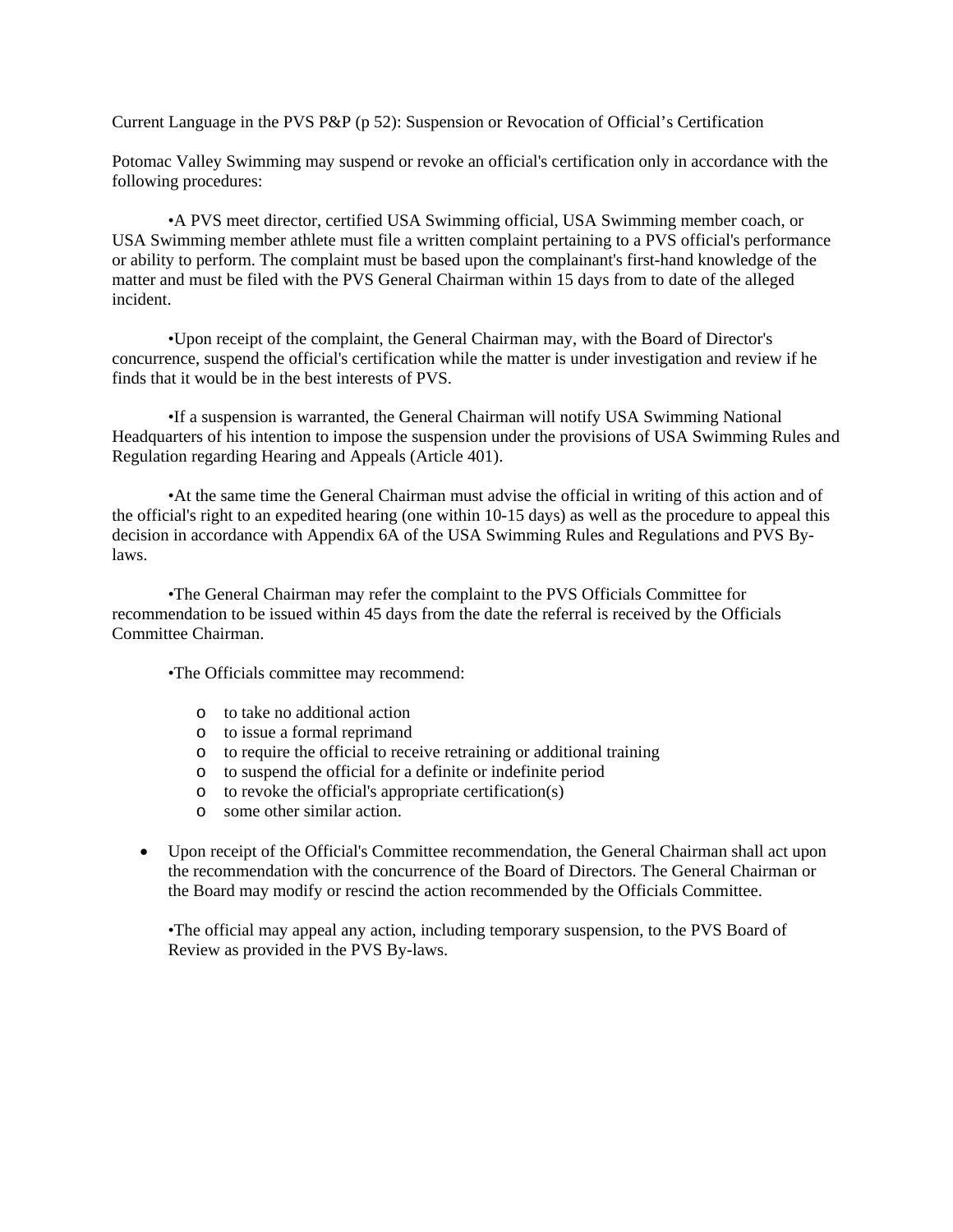#### Proposed Revised language

Potomac Valley Swimming may suspend or revoke an official's certification(s) only in accordance with the following procedures:

•A PVS meet director, certified USA Swimming official, USA Swimming member coach, or USA Swimming member athlete must file a written complaint pertaining to a PVS official's performance or ability to perform. The complaint must be based upon the complainant's first-hand knowledge of the matter and must be filed with the PVS Officials' Chair within 15 days from the date of the alleged incident.

•Upon receipt of the complaint, the Officials' Chair may, with the General Chair and Board of Director's concurrence, suspend the official's certification while the matter is under investigation if officials' chair finds that it would be in the best interest of PVS.

•If a suspension is warranted, the General Chair will notify USA Swimming National Headquarters of their intention to impose a suspension under the provisions of USA Swimming Rules and Regulation regarding Hearing and Appeals (Article 401).

•At the same time, the General Chair or Officials' Chair must advise the official in writing of the suspension and of the official's right to an expedited hearing (to be held within 10-15 days) as well as the procedure to appeal this decision in accordance with Appendix 6A of the USA Swimming Rules and Regulations and PVS By-laws.

•The Official's Chair may refer the complaint to the PVS Officials' Committee for recommendation to be issued within 45 days of receipt of the initial complaint.

•The Officials' Committee may recommend:

- o to take no additional action
- o to issue a formal reprimand
- o to require the official to receive retraining or additional training
- o to suspend the official for a definite or indefinite period
- o to revoke the official's appropriate certification(s)
- o some other similar action.

•Upon receipt of the Officials' Committee recommendation, the General Chair and Officials' Chair shall act upon the recommendation with the concurrence of the Board of Directors. The General Chair or the Board may modify or rescind the action recommended by the Officials' Committee.

•The official may appeal any action, including temporary suspension, to the PVS Board of Review as provided in the PVS By-laws.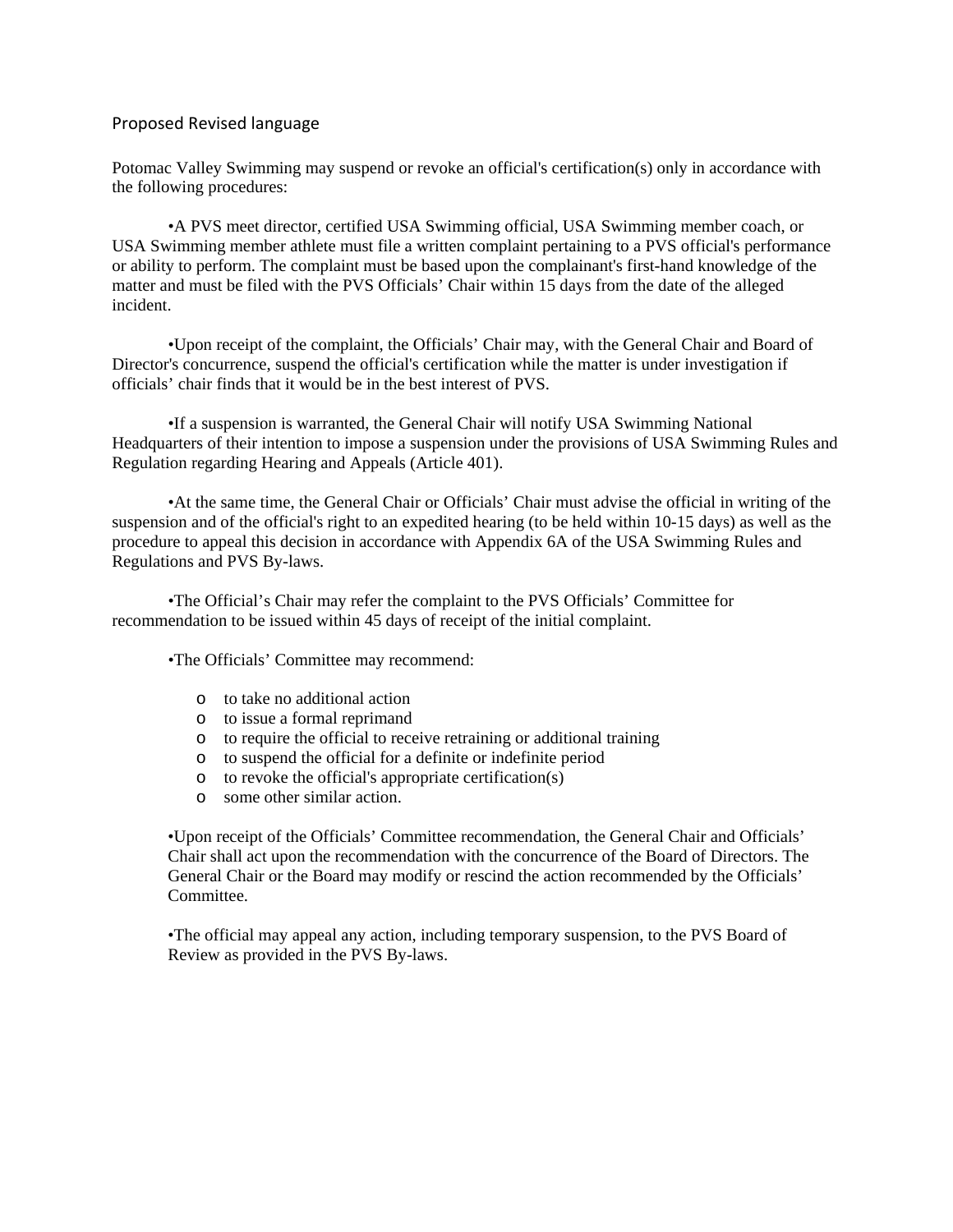

### Potomac Valley Swimming Finance Report as of 31-May-2020

#### Financial Performance

The following is a summary of the allocation and performance of PVS' investments as of 31-May-2020 and a YOY view. The stock market continues to remain in a volatile pattern and this instability is expected to persist due to the ongoing pandemic. The PVS portfolio currently exceeds our performance target and is at an all-time high. Over the longer term, major economies and corporate profits are expected to bounce back, however, we must be mindful that uncertainties and risks can shake the markets.

### ASSET ALLOCATION SUMMARY As of 31 May 2020

| <b>Finance Report as of 31-May-2020</b><br>cial Performance<br>bllowing is a summary of the allocation and performance of PVS' investments as of 31-May-<br>and a YOY view. The stock market continues to remain in a volatile pattern and this<br>ility is expected to persist due to the ongoing pandemic. The PVS portfolio currently<br>ds our performance target and is at an all-time high. Over the longer term, major<br>mies and corporate profits are expected to bounce back, however, we must be mindful that<br>tainties and risks can shake the markets.<br>As of 31 May 2020<br><b>ASSET ALLOCATION SUMMARY</b><br><b>CURRENT</b><br>% of<br>YOY<br><b>VALUE</b><br>Portfolio<br>$\Delta$<br>$\Box$ 0%<br><b>RBC Insured Deposits</b><br>0%<br>1,336<br>S<br>■38%<br>US equities<br>103,633<br>38%<br>International equities<br>12%<br>$\blacksquare$ 12%<br>31,480<br>Taxable fixed income<br>\$<br>24%<br>65,859<br>$\blacksquare$ 24%<br>\$<br>Mixed assets<br>69,015<br>25%<br>■25%<br>\$<br>Cash & Money Mkt<br>94<br>0%<br>$\blacksquare$ 0% |  | Protoniac validy Swimming |  |  |
|-------------------------------------------------------------------------------------------------------------------------------------------------------------------------------------------------------------------------------------------------------------------------------------------------------------------------------------------------------------------------------------------------------------------------------------------------------------------------------------------------------------------------------------------------------------------------------------------------------------------------------------------------------------------------------------------------------------------------------------------------------------------------------------------------------------------------------------------------------------------------------------------------------------------------------------------------------------------------------------------------------------------------------------------------------------------|--|---------------------------|--|--|
|                                                                                                                                                                                                                                                                                                                                                                                                                                                                                                                                                                                                                                                                                                                                                                                                                                                                                                                                                                                                                                                                   |  |                           |  |  |
|                                                                                                                                                                                                                                                                                                                                                                                                                                                                                                                                                                                                                                                                                                                                                                                                                                                                                                                                                                                                                                                                   |  |                           |  |  |
|                                                                                                                                                                                                                                                                                                                                                                                                                                                                                                                                                                                                                                                                                                                                                                                                                                                                                                                                                                                                                                                                   |  |                           |  |  |
|                                                                                                                                                                                                                                                                                                                                                                                                                                                                                                                                                                                                                                                                                                                                                                                                                                                                                                                                                                                                                                                                   |  |                           |  |  |
|                                                                                                                                                                                                                                                                                                                                                                                                                                                                                                                                                                                                                                                                                                                                                                                                                                                                                                                                                                                                                                                                   |  |                           |  |  |
|                                                                                                                                                                                                                                                                                                                                                                                                                                                                                                                                                                                                                                                                                                                                                                                                                                                                                                                                                                                                                                                                   |  |                           |  |  |
|                                                                                                                                                                                                                                                                                                                                                                                                                                                                                                                                                                                                                                                                                                                                                                                                                                                                                                                                                                                                                                                                   |  |                           |  |  |
|                                                                                                                                                                                                                                                                                                                                                                                                                                                                                                                                                                                                                                                                                                                                                                                                                                                                                                                                                                                                                                                                   |  |                           |  |  |
|                                                                                                                                                                                                                                                                                                                                                                                                                                                                                                                                                                                                                                                                                                                                                                                                                                                                                                                                                                                                                                                                   |  |                           |  |  |
|                                                                                                                                                                                                                                                                                                                                                                                                                                                                                                                                                                                                                                                                                                                                                                                                                                                                                                                                                                                                                                                                   |  |                           |  |  |
|                                                                                                                                                                                                                                                                                                                                                                                                                                                                                                                                                                                                                                                                                                                                                                                                                                                                                                                                                                                                                                                                   |  |                           |  |  |
|                                                                                                                                                                                                                                                                                                                                                                                                                                                                                                                                                                                                                                                                                                                                                                                                                                                                                                                                                                                                                                                                   |  |                           |  |  |
|                                                                                                                                                                                                                                                                                                                                                                                                                                                                                                                                                                                                                                                                                                                                                                                                                                                                                                                                                                                                                                                                   |  |                           |  |  |
|                                                                                                                                                                                                                                                                                                                                                                                                                                                                                                                                                                                                                                                                                                                                                                                                                                                                                                                                                                                                                                                                   |  |                           |  |  |
|                                                                                                                                                                                                                                                                                                                                                                                                                                                                                                                                                                                                                                                                                                                                                                                                                                                                                                                                                                                                                                                                   |  |                           |  |  |
|                                                                                                                                                                                                                                                                                                                                                                                                                                                                                                                                                                                                                                                                                                                                                                                                                                                                                                                                                                                                                                                                   |  |                           |  |  |
|                                                                                                                                                                                                                                                                                                                                                                                                                                                                                                                                                                                                                                                                                                                                                                                                                                                                                                                                                                                                                                                                   |  |                           |  |  |
|                                                                                                                                                                                                                                                                                                                                                                                                                                                                                                                                                                                                                                                                                                                                                                                                                                                                                                                                                                                                                                                                   |  |                           |  |  |
|                                                                                                                                                                                                                                                                                                                                                                                                                                                                                                                                                                                                                                                                                                                                                                                                                                                                                                                                                                                                                                                                   |  |                           |  |  |
|                                                                                                                                                                                                                                                                                                                                                                                                                                                                                                                                                                                                                                                                                                                                                                                                                                                                                                                                                                                                                                                                   |  |                           |  |  |
| <b>Current account value</b><br>8%<br>271,417<br>100%                                                                                                                                                                                                                                                                                                                                                                                                                                                                                                                                                                                                                                                                                                                                                                                                                                                                                                                                                                                                             |  |                           |  |  |
|                                                                                                                                                                                                                                                                                                                                                                                                                                                                                                                                                                                                                                                                                                                                                                                                                                                                                                                                                                                                                                                                   |  |                           |  |  |
| Investment Objective - Balanced Growth                                                                                                                                                                                                                                                                                                                                                                                                                                                                                                                                                                                                                                                                                                                                                                                                                                                                                                                                                                                                                            |  |                           |  |  |
| <b>Risk Tolerance - Low Risk</b>                                                                                                                                                                                                                                                                                                                                                                                                                                                                                                                                                                                                                                                                                                                                                                                                                                                                                                                                                                                                                                  |  |                           |  |  |
| $\sim$ $(601)$ $\sim$ $(1.1)$ $\sim$ $(0.1)$ $(0.1)$ $(1.1)$                                                                                                                                                                                                                                                                                                                                                                                                                                                                                                                                                                                                                                                                                                                                                                                                                                                                                                                                                                                                      |  |                           |  |  |

Our General Operating Account (GOA), Restricted Operating Account (ROA) and Special Accounts remain within the Wells Fargo Banking Institution.

#### Budget Performance 2019 – 2020

We are currently nine months into our season, however, much of our income stream as well as our expenses have stalled due to the pandemic which lead to the cancellation of the season's remaining meets as of early March. Please refer to the Budget summary and details worksheets for further information on the financial impact.

#### Budget 2020-2021 Development

The Draft budget has been issued to the Board and will be discussed in the meeting on 15-Jun-2020.

**14-Jun-2020** 1 | P a g e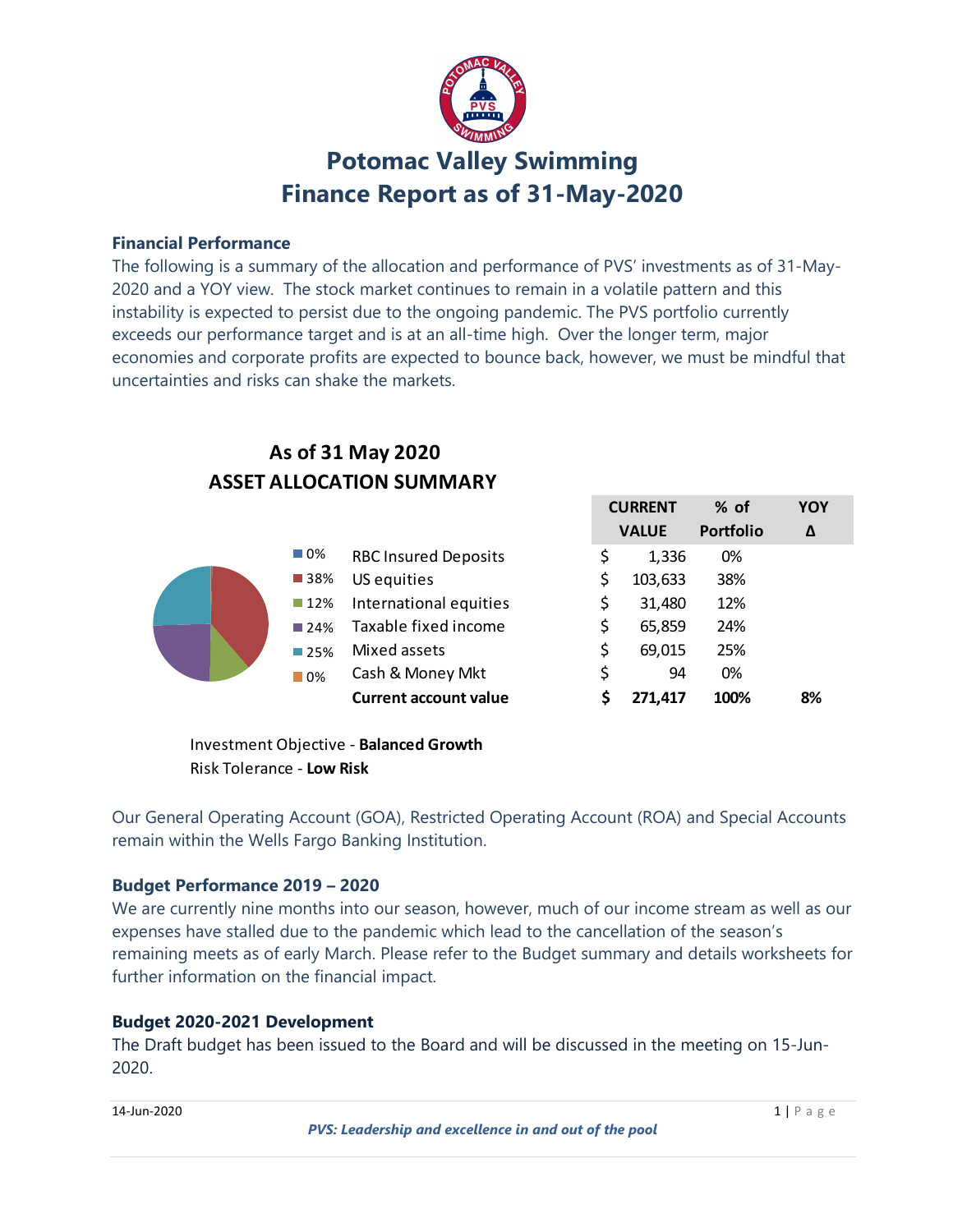

# Potomac Valley Swimming Finance Report as of 31-May-2020

#### Highlights since last report

- 1. Informed that as of 1-Sep-2020, VA LSC will be instituting a \$2/swimmer charge for PVS swimmers who compete in meets held in the VA LSC's territory. VA will bill the host club directly.
- 2. Developed forecast for end of 2019-2020 season financials as well as the 2020-2021 budget, despite a number of unknowns and the fact that many PVS clubs have not yet been able to return to practice.
- 3. Payroll Protection Program (PPP) application was submitted on 8-Apr-2020 and we received the funds on 7-May-2020. We will be processing the loan forgiveness application in early July.
- 4. PVS Relief Program, approved on 7-Apr, has gone very well.
	- a. PVS Refund Relief checks were issued beginning 10-Apr to 50+ teams as well as a credit memo for one team. Total dollar value of the refunds processed has been \$165,000.
	- b. PVS Grant Relief team completed its efforts of creating an application, guidelines, requirements, and the process for clubs to apply for the PVS Grant. 26 teams' submitted applications which were reviewed and we are pleased to say that all 26 were awarded grant money.
- 5. Unattached athletes, new coaches, and officials who wish to register must pay in advance of registering. The option to pay via PayPal with credit card along with a transaction fee to offset PayPal's transaction fee was approved during the Feb BOD meeting. Website has been amended which allows for payment via PayPal (credit card) or selecting "club pay" option for those affiliated with clubs.
- 6. Invoice payments later than net 30, will be assessed a finance (late) charge which will be based on an annual interest rate and charged monthly (the late fee will be the interest rate or a flat fee of \$25, whichever is the greater of the two). This proposal was approved during the Feb BOD meeting and will be communicated during HOD meeting and effective 1-Sep-2020.
- 7. Continuing to attend COVID-19 related webinars and LSC hosted educational sessions.
- 8. Co-lead an S&T officials' online clinic with approximately 99 attendees, 73% of whom were new to officiating.
- 9. Re-launching Finance Committee beginning with team meeting to discuss investment portfolio with our Investment Manager on 17Jun.
- 10. Assisted in May with developing tool to assess registration, certification, training, and mentoring of officials' when we return to competition. It is current under review by USA Swimming Board.
- 11. Sat in on a demo for a web application entitled Cleared for Entry which is a simple tool that assists teams with their monitoring and screening of athletes prior to entry into facilities/pools. In addition, it also manages the data to support contact tracing requirements. It is free until 1- September.